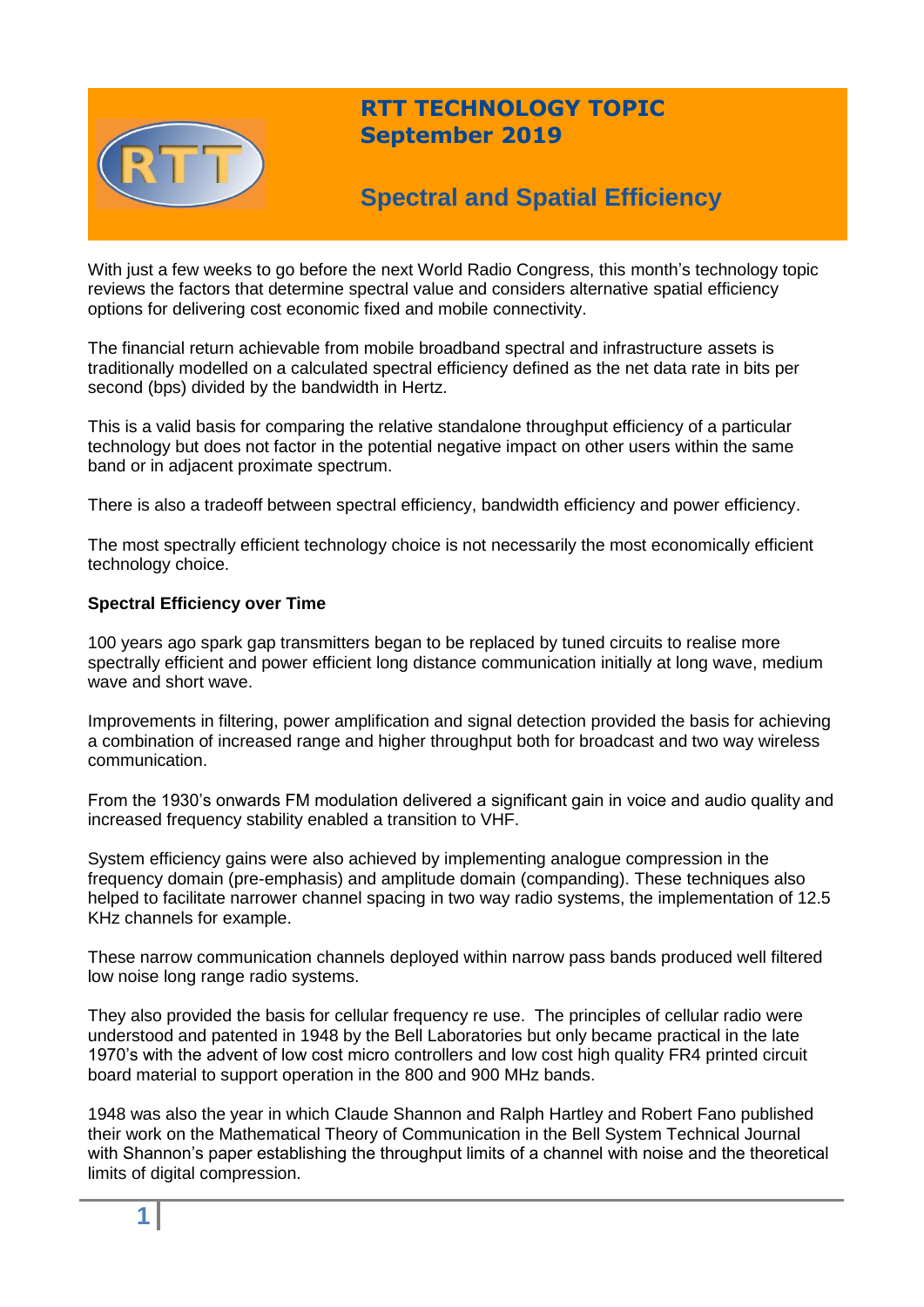The advent of digital voice codecs in digital cellular systems in the early 1990's and the parallel implementation of video and audio codecs in TV broadcasting took radio systems significantly closer to the Shannon limit and allowed for significant spectral efficiency improvements which in turn enabled parts of the radio spectrum to be repurposed, the migration of TV to the lower end of the UHF band and its replacement with cellular systems being a notable example.

Compression efficiency continues to increase, for example to support 4K and 8K TV transmission but the cost of incremental improvement increases over time. High efficiency codecs for example exhibit error extension if exposed to high burst error rates so link budgets need to be increased and interference needs to be managed more proactively. All things being equal, halving the error rate will require an extra 3dB of link budget.

Broadcast TV and other fixed wireless radio systems including point to point radio have relatively predictable channels that can be accurately characterized to support optimum channel coding and modulation. This is not the case for mobile broadband which means that in practice it is harder to deliver high spectral efficiency at system level.

But hard does not mean impossible and infrastructure vendors have heralded each successive generation of cellular technology as being more spectrally efficient than its predecessor.

These claims need to be interpreted with a measure of care.

3G was promoted as a replacement for 2G on the basis of its ability to support a step function increase in data throughput partly through allocating new radio bands but also by improving the spectral efficiency of each band.

The spectral efficiency gain was realised by a combination of higher order modulation and improved channel coding coupled to baseband spreading gain.

However higher order modulation degraded the efficiency of handset and base station amplifiers and out of band emissions increased. Out of band emissions could be reduced by additional filtering but this introduced additional insertion loss and pass band ripple.

The spreading/de-spreading process also required symbols to be received at the base station at equivalent power level which could only be achieved by supporting a bandwidth hungry and power hungry control loop.

At coding level, integrated adaptive modulation and coding schemes reduced residual bit error rates but the convolutional coding introduced additional baseband processing which consumed power and introduced a fixed delay. Block coding added more processing overhead and delay variability (iitter).

In parallel, handset designers were tasked with shoe horning multiple technologies and additional radio bands into space constrained and power constrained devices. This resulted in a loss of RF efficiency in the handset.

This generation of handset still passed conformance tests but performed poorly when tested in an anechoic chamber. It was not uncommon to come across handsets with a front end loss of the order of 8 to 10 dBm over and above the conformance specification. This loss translated directly into a loss of link budget which translated directly into a capacity loss, reduced coverage and significantly lower spectral efficiency.

4G mitigated these device issues by introducing techniques such as antenna aperture tuning that at least partially recovered some of the performance loss. Improvements were also made in switch path multiplexers and high count duplex filter efficiency.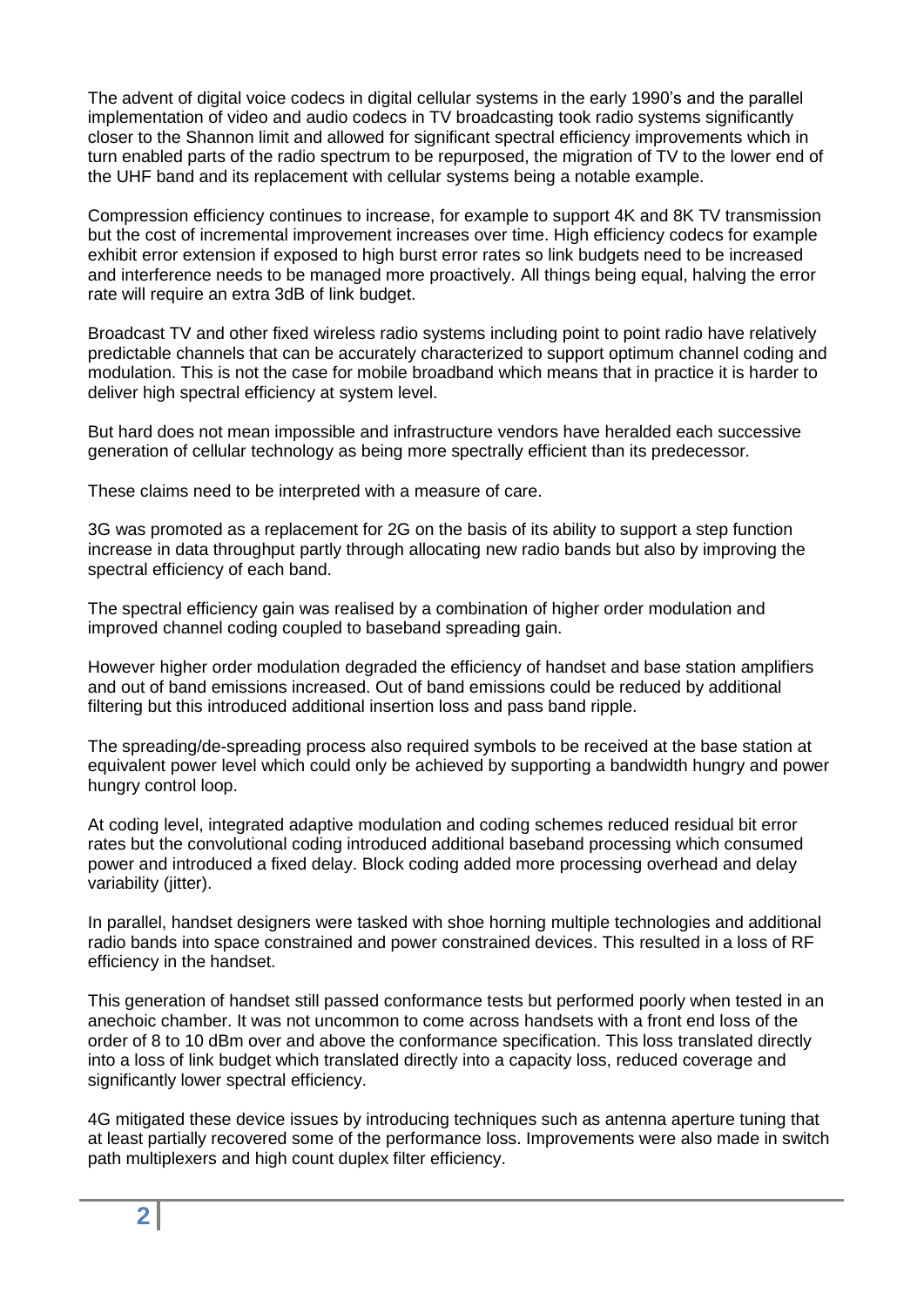At network level, the LTE physical layer is significantly better behaved than its 3G predecessor although its geographic reach is still poor and it is still power inefficient. The addition of OFDM delivers improved performance in fading channels but is inherently power hungry and can produce OOB emissions that are problematic to other networks and users in the same band or adjacent bands including Wi-Fi or ISM networks in adjacent unlicensed spectrum.

5G moves the spectral efficiency narrative forward by implementing beam forming on a per user per device basis

The theoretical gains from beam forming are significant, of the order of 40dBi to 50 dBi. This can be translated into coverage and capacity gain with the capacity gain being effectively a proxy for spectral efficiency.

RF power efficiency is also theoretically improved. If everything works, a higher percentage of wanted energy is transmitted where it's needed and a higher percentage of unwanted energy is nulled out in the receiver antenna array.

However in practice active beam forming in lower frequency bands is inefficient and ineffective due to insufficient element separation in user devices. Size, cost and wind loading constraints on towers and rural and urban cell sites add cost and complexity to the infrastructure offer.

Size and wind loading become less of a problem at higher frequencies, for example Ku and Ka band, but there are still significant processing overheads that will offset the potential realisable isotropic gain.

For example, an adaptive antenna array needs to compute angles of arrival and departure for wanted and unwanted signal energy.

This requires real time characterisation of the channel. This is easier to achieve if the receive and transmit frequencies are the same, in other words a time division duplex physical layer. However implementing a high bit rate wide area TDD network is significantly more challenging than an FDD network particularly if spectrum is shared between operators with differential inter-site path lengths. There will also be coexistence issues if TDD and FDD networks are deployed in the same or adjacent spectrum.

At device level, a TDD receive switch path will have significantly lower sensitivity than a well implemented FDD switch path and will be inherently noisier on the transmit path.

Additionally some of the device challenges that bugged 3G handset designers begin to reappear, particularly how to deliver effective and efficient beam forming in a small form factor device.

Thus while it is relatively easy to see how beam forming can realise gains in channels where propagation conditions change slowly or by small amounts it is hard to see how real gains will be realised in high mobility networks particularly for hand held devices.

Adaptive beam forming does work in some highly dynamic environments and can be implemented at comparatively low cost at high frequencies, automotive radar at 77 GHz being a particular example,

But a hand held device or small IOT device is smaller than a car and has to work off a sub 3 volt power supply and capacity limited battery.

There is however a solution.

The challenge with 5G is that it requires additional network density and additional network and device complexity to deliver performance gain.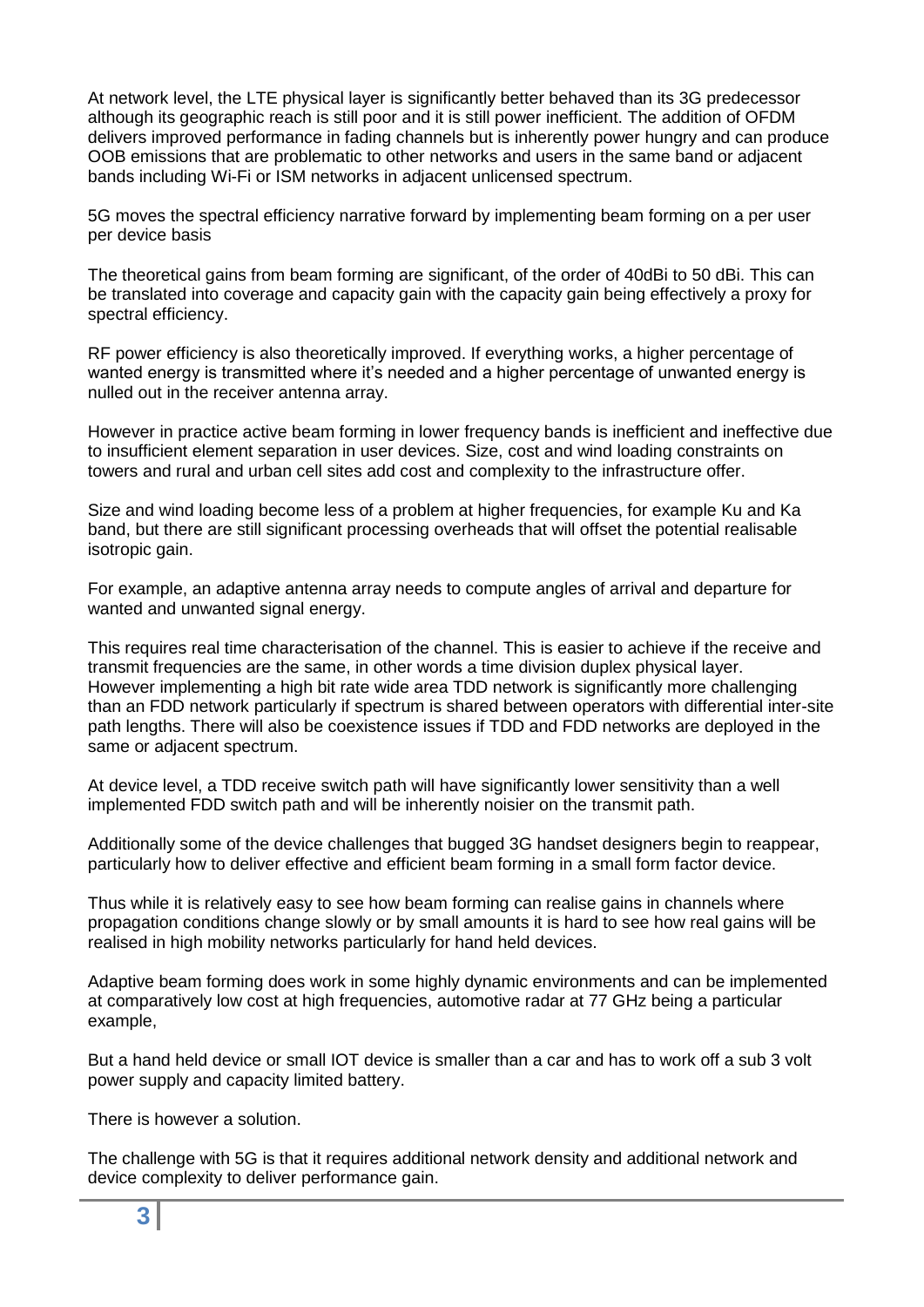The performance gain has to be a combination of spectral efficiency gain and power efficiency gain.

Spectral efficiency remains an important aspect of mobile broadband network economics though arguably less important over time if upwards of 30 GHz becomes available for co sharing. It is for example inconceivable that the per MHz price levels achieved by the 3G and 4G auction process will scale on a linear basis to Ku and Ka band.

By contrast, power efficiency both at user level and network level is becoming more important over time. Active beam scanning in a handset will be irrepressibly power hungry and battery drain will dwarf any benefits from the achievable isotropic gain.

The answer is to move the complexity somewhere else and the power somewhere else. In previous technology topics we have suggested that the best 'somewhere else option' is the 'up in space option'.

The reason for this is that a power efficient handset needs to know where to look for a signal. A high count LEO constellation coupled to a MEO and GSO service offer will be nearly always nearly overhead.

An embedded passive but highly directional multi element antenna array in a smart phone screen can therefore be pointed directly upwards at the sky without any processing overhead and by default be seeing the strongest receivable signal.

The space infrastructure potentially includes massive antennas with hundreds of dB's of isotropic gain achieved from high count arrays (1024 element and higher) handling hundreds of kilowatts of solar generated power or a highly distributed equivalent (thousands of cube sats for example). Given the absence of wind loading and space constraints, these space based arrays could scale down to UHF to include existing 5G sub one GHz spectrum including Band 71 (the 600 MHz band).

The International Space Station is of course the best known near earth large scale man made object but was painstakingly constructed by astronauts with space spanners – the stone age of space construction.

The alternative is to have structures that remotely self-assemble themselves in space.

Airbus for example have been investigating the business case and technical practicality of a selfassembled Vast Satcom (VASANT) antenna configured as two compound phased array fed reflectors 32 metres across each supporting 16 beams. Throughput is calculated at 140 Tbps equivalent to 100 times more than existing high throughput (HTS) satellites. This would be sufficient to support up to 70 million regional (continent scale) users in mobile broadband applications including cars, trucks, trains and boats and planes coupled to an ultra-fast home broadband service offer.

Deployed as a geostationary geosynchronous platform, the economics do not presently scale to direct connectivity for low cost hand held user devices but could be combined with high count LEO and MEO constellations as part of the delivery mix. As always, the constraint for geostationary satellites will be signal blocking at higher latitudes.

High count LEOS are the ultimate answer to this signal blocking issue with the additional benefit that signals sent and received from directly overhead can co share spectrum with terrestrial networks in the same band providing connectivity at lower elevation angles, for example from terrestrial towers and roof and street level base stations.